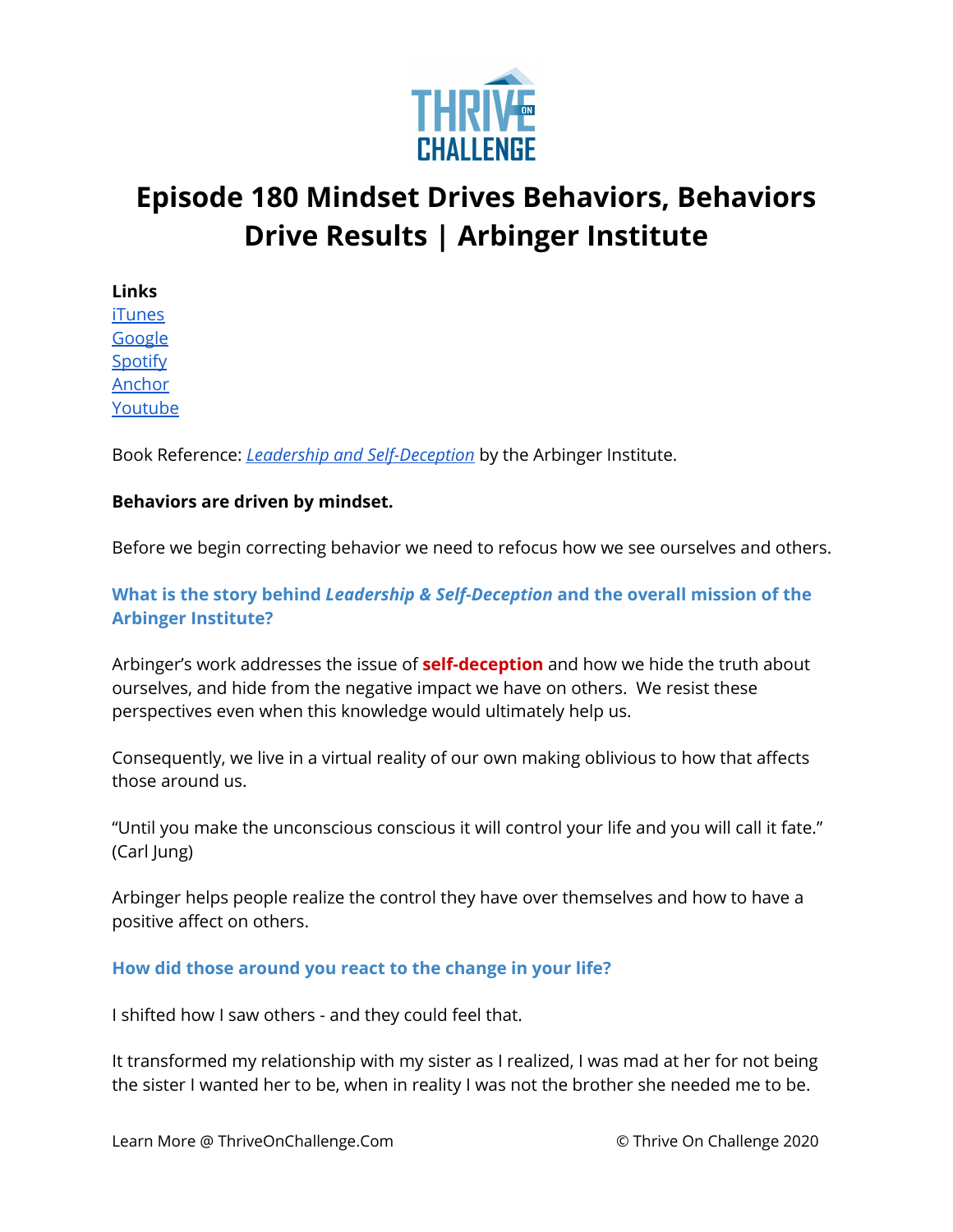

That is the essence of self-deception, we hide the truth from ourselves through blaming other people. Once I moved past blame, there was a new possibility that I might be part of the problem.

### **Humility is to accept and acknowledge reality.**

We are not as important as we think we are. There is a much bigger world than us.

Other people matter just as much as I do.

Being free of self-deception is to take the humanity of other people into account.

Other people are constantly sending out signals for what they need and want. When we are self-deceive we erect barriers that keep us from recognizing and responding to those signals from others. We call this being *inside the box* or having an *inward mindset.*

When we let the realities of others affect me - when we acknowledge that our actions and words impact another person's life - we call this being *outside the box* or having an *outward mindset.*

# **What are some symptoms of an inward mindset?**

We operate through a lens that isn't necessarily true in that we give unequal weight to our own experience compared to the experience of others.

We ignore a fundamental reality that we are deeply interconnected with one another. So much of who we are is the result of living in the midst of others.

We are isolated in our perspective, and intensely self-focused.

We blame other people for our problems while exonerating ourselves.

Our emotions justify our self-absorbed thoughts, words, and actions. These become self-reinforcing.

# **When we feel other people need to change, it's most likely that we are the ones who need to change the most.**

These behaviors often invite others to turn inward in response to us.

Learn More @ ThriveOnChallenge.Com © Thrive On Challenge 2020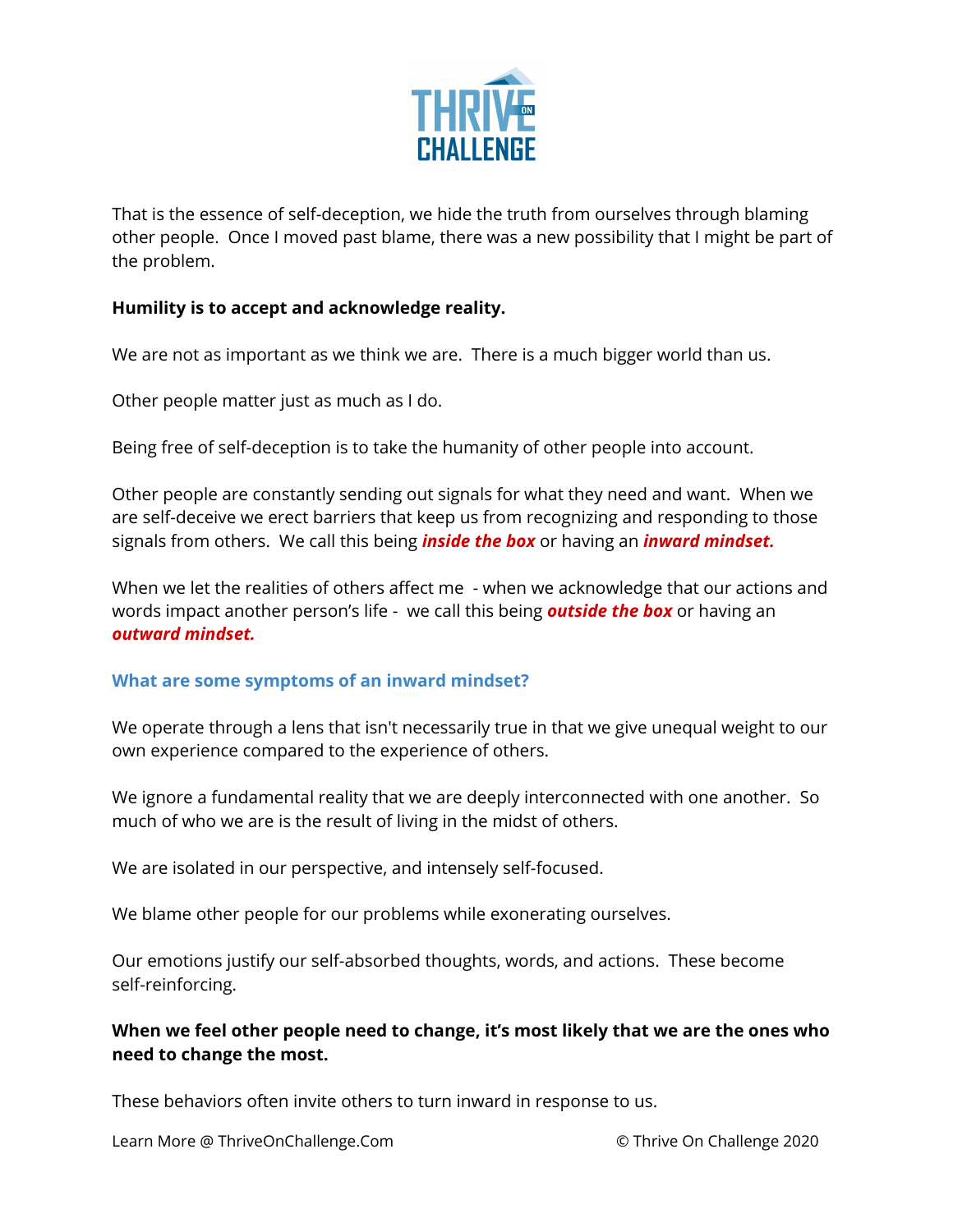

**When we are outward focused we tend to play our best and enjoy the experience of being together the most.** This happens when we intentionally give that experience to someone else rather than demanding that someone give it to me.

# **Where did the phrase,** *inside the box,* **come from?**

Things are made invisible until they are named. Language allows us to see, but also limits what we can see. Much like science is the discovery of things that were already there, but now have names to them so they can be better understood.

*Inside the box* describes when we are closed off from others living in an isolated box. Everything that comes into our box is distorted by the box itself - it creates a barrier by which our experience is distorted.

As coaches, when we see players as obstacles or vehicles to our own success we are *inside the box* because we don't see them as people. We see them merely as a means to an end.

### **Is the Arbinger approach to leadership soft?**

As human beings we have the ability to feel other peoples' intentions.

**We are trying to generate the best possible results from a team - inviting the members and coaches of that team to see one another as people - gives you the best possible opportunity to extract the greatest level of performance from that group of people.**

This creates authentic space where it is safe to bring their best to play.

Having an outward mindset is hard - it requires awareness, effort, and intentionality. It means having tough conversations and searching for truth, even when it's inconvenient or uncomfortable.

Hard leadership behaviors are more effective when we operate outside the box.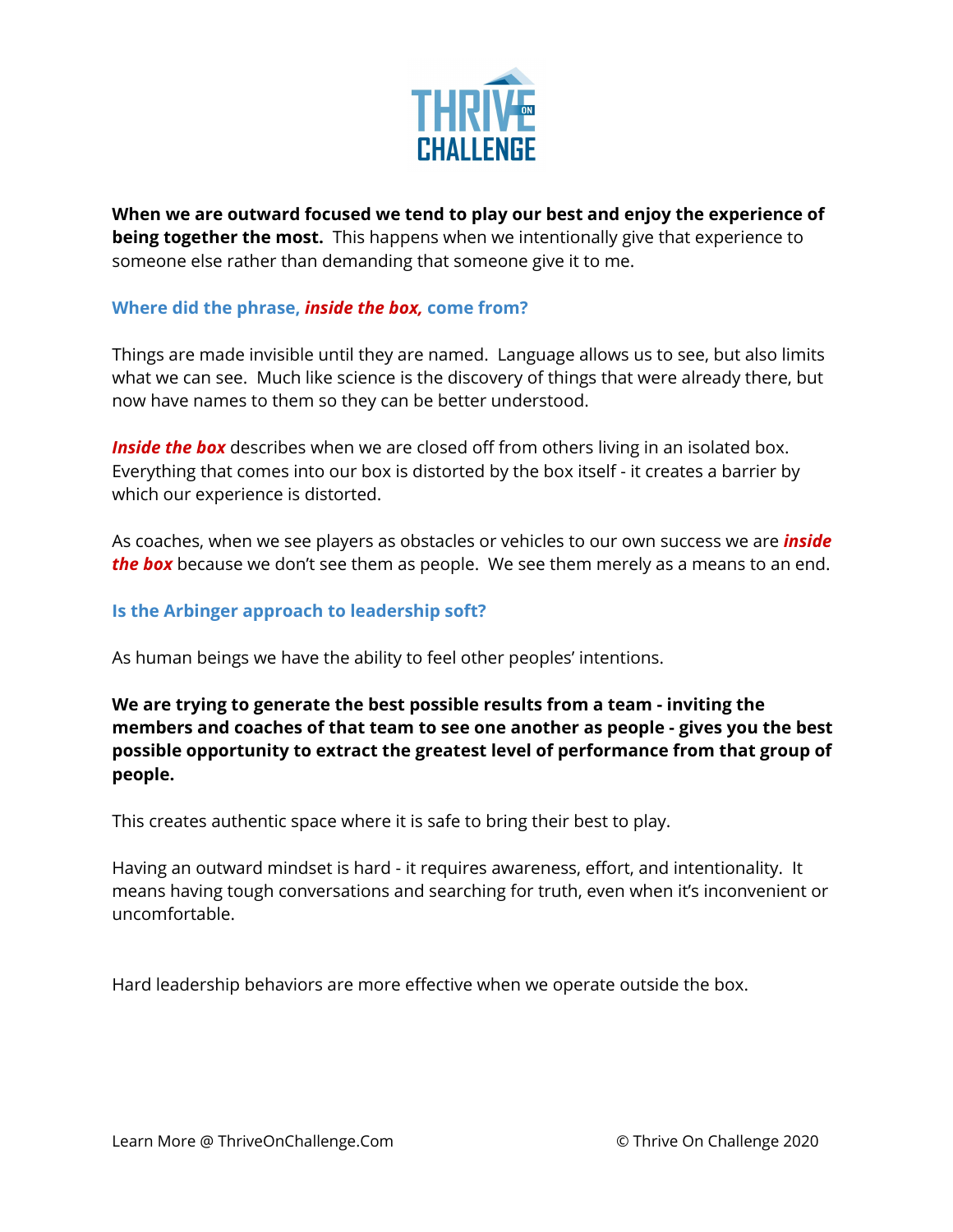

# **Episode 181 Getting Outside the Box and Seeing People as People | Arbinger Institute**

#### **NOTES**

Book Reference: *Leadership and [Self-Deception](https://www.amazon.com/Leadership-Self-Deception-Getting-Out-Box/dp/1523097809/ref=asc_df_1523097809/?tag=hyprod-20&linkCode=df0&hvadid=312143020546&hvpos=&hvnetw=g&hvrand=904293820828403606&hvpone=&hvptwo=&hvqmt=&hvdev=c&hvdvcmdl=&hvlocint=&hvlocphy=9018521&hvtargid=pla-716574656072&psc=1)* by the Arbinger Institute.

**We need to see people as people, not as objects, obstacles, or irrelevant.** When we see people this way, we are *inside the box.* When we lead from *inside the box* our relationships suffer because

#### **People respond to the way we see them.**

### **How do we begin to see people differently when you realize you are** *inside the box***?**

- Recognize and avoid assumptions we make about others
- Admit there is much we don't know about others
- Become "ravenously curious" about other people
- Ask others:
	- What impact have I had on you?
	- Are there ways I make things harder for you?
	- If you could fix me, where would you start?

### **The Number One quality of a great teammate is curiosity.**

**How do we use this approach to hold players accountable to changing their behaviors?**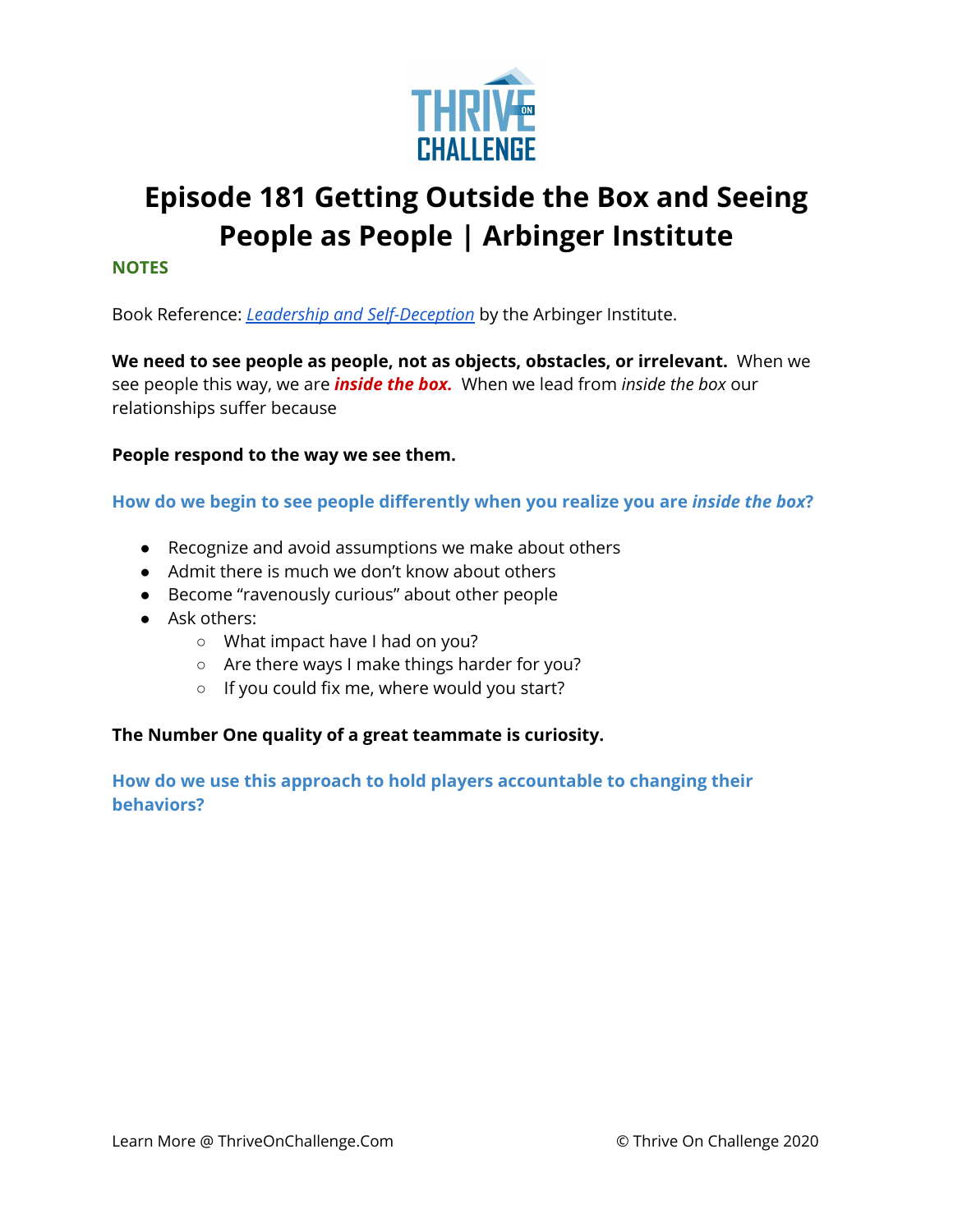



To bring change we must spend most of our time at the lower levels of the pyramid.

Correction is the last thing to do - spend more time and energy building a relationship.

Ask questions such as

- Did I communicate my expectations clearly?
- Why were you unable to meet those expectations?
- Is there a relationship on the team that is hindering your ability to reach the performance / behavioral standards?
- Here's where I need you to be, here's where you are. Can you help me to understand what you're willing to do to get to this level?

A system of accountability results from what is required for them to raise their level, and then check-in with them regularly to monitor their progress.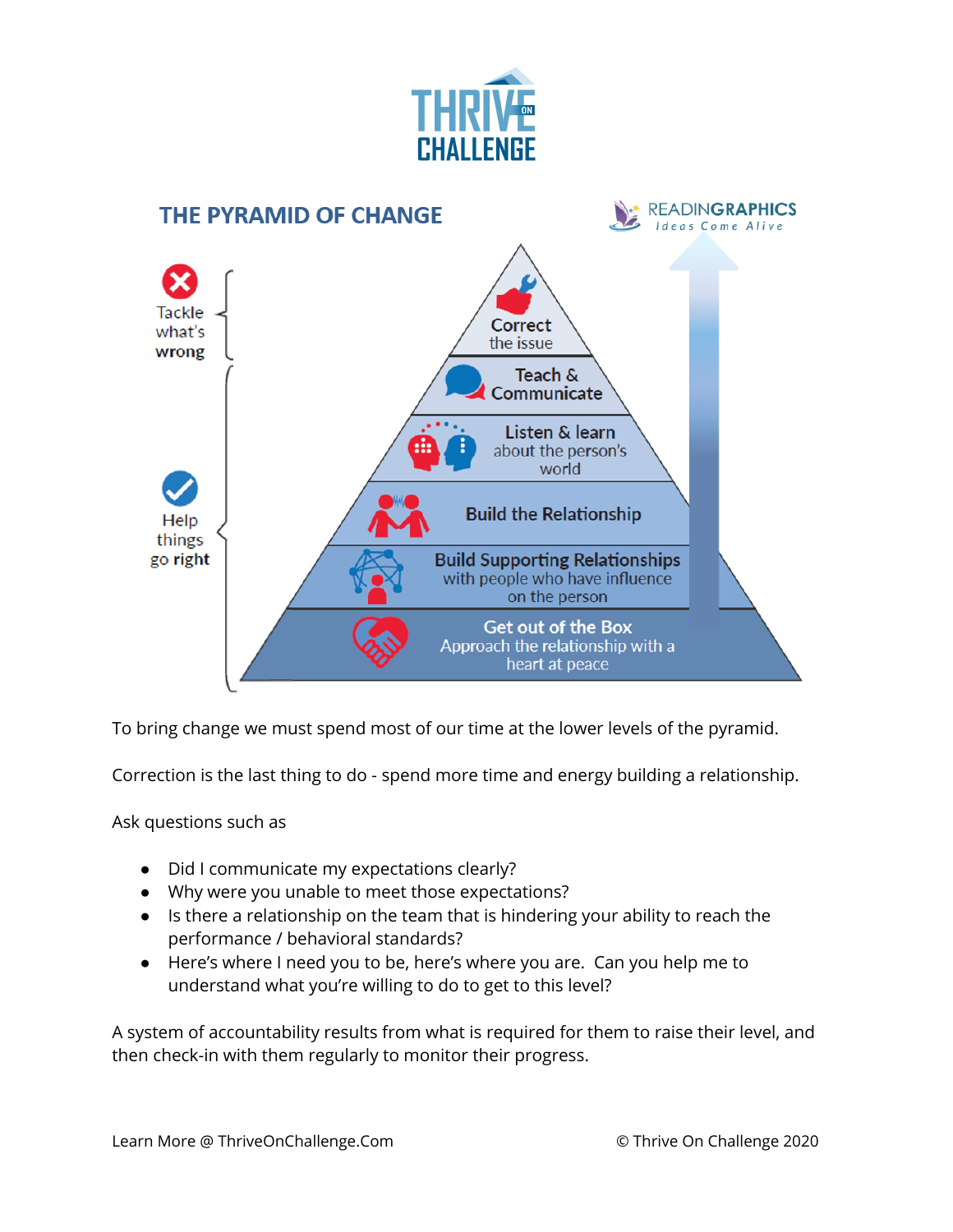

We should not build relationships to change a person's behavior. We should pursue relationships because we see our players as people, and to value them for who they are.

Performance, loyalty, and being a team player are all things a person *gives* to the team those things cannot be extracted from them. Only when those things are given authentically will they reach their highest potential.

It's not only important for us as coaches to stay *out of the box*, but it's important to keep our teams *out of the box.*

# **How have you seen this impact sports teams and organizations?**

The **San Antonio Spurs** read *Leadership and Self-Deception.*

- They actively work at seeing each other as people
- They understand the concept of "our shots" and "our points"

In the context of **BYU-Hawaii Women's Soccer** a player might think differently about an open teammate depending on whether they are *inside the box* or *outside the box.*

A player *in the box* might think:

- Do they deserve the pass?
- Is that someone I like?
- Are they inhibiting my performance?

A player *outside the box* might think:

- She's an extension of us
- We are shaping / attacking the game together
- All players think like a captain, "What's most beneficial for us?"

Those *outside the box* take responsibility for the success of those around them.

**Peace Players [International](https://www.peaceplayers.org/)** uses basketball to place opposition groups (such as Israelis and Palestinians in Israel) together on teams to teach many of the Arbinger principles to young people to create peace through sport.

**Complaints about playing time often originate from** *inside the box* **thinking.**